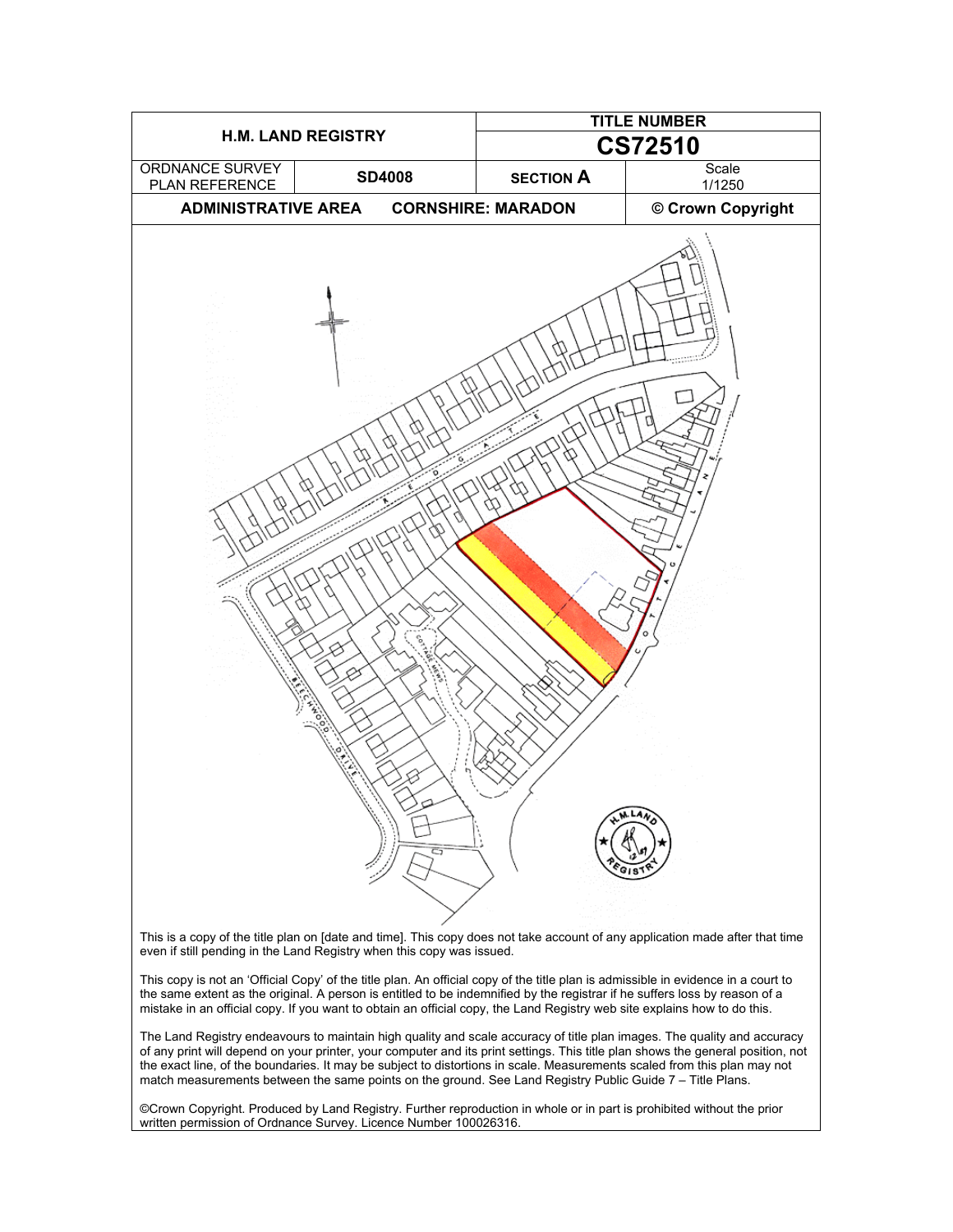

This is a copy of the title plan on [date and time]. This copy does not take account of any application made after that time even if still pending in the Land Registry when this copy was issued.

This copy is not an 'Official Copy' of the title plan. An official copy of the title plan is admissible in evidence in a court to the same extent as the original. A person is entitled to be indemnified by the registrar if he suffers loss by reason of a mistake in an official copy. If you want to obtain an official copy, the Land Registry web site explains how to do this.

The Land Registry endeavours to maintain high quality and scale accuracy of title plan images. The quality and accuracy of any print will depend on your printer, your computer and its print settings. This title plan shows the general position, not the exact line, of the boundaries. It may be subject to distortions in scale. Measurements scaled from this plan may not match measurements between the same points on the ground. See Land Registry Public Guide 7 – Title Plans.

This title is dealt with by Land Registry, Gloucester Office.